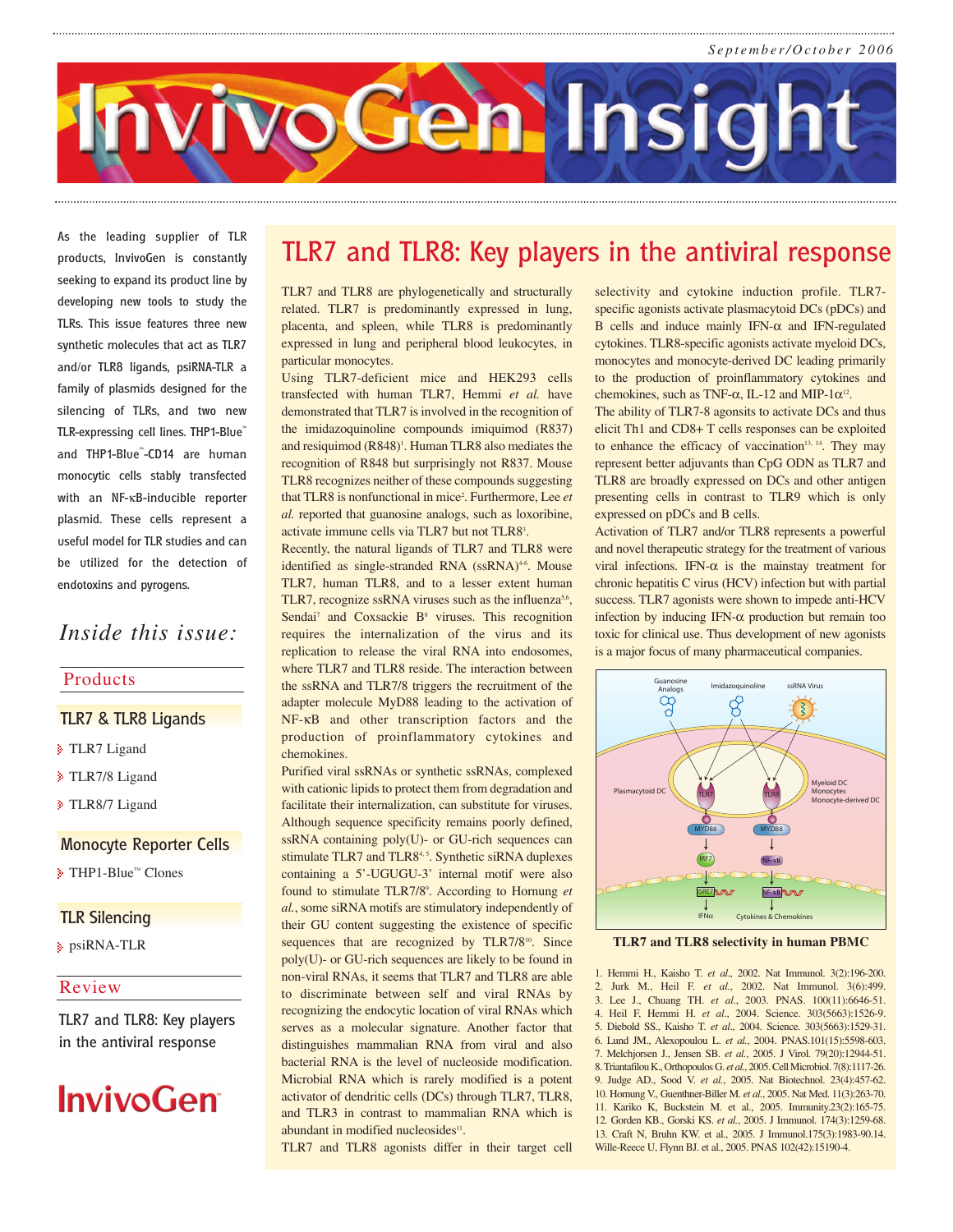# **New TLR7 and TLR8 Ligands**

## **CL087 - TLR7 ligand**

CL087, an adenine derivative, induces the activation of NF-κB and the secretion of IFN- $\alpha$  in TLR7-expressing cells<sup>1</sup>. CL087 is a TLR7-specific ligand, it does not stimulate TLR8 even at high concentrations  $(> 10 \mu g/ml)$ . In TLR7-transfected HEK293 cells, CL087 induces the activation of NF-κB and other transcription factors at 0.3 µM (0.1 µg/ml).

1. Lee J. *et al.*, 2006. Activation of anti-hepatitis C virus responses via Toll-like receptor 7. Proc Natl Acad Sci U S A. 103(6):1828-33.



#### **CL097 - TLR7/8 ligand** þ

CL097 is a highly water-soluble derivative of the imidazoquinoline compound R848. Similarly to R848, CL097 is a TLR7 and TLR8 ligand. It induces the activation of NF-κB at 0.4 µM (0.1 µg/ml) in TLR7-transfected HEK293 cells and at 4  $\mu$ M (1  $\mu$ g/ml) in TLR8-transfected HEK293 cells.



#### **CL075 - TLR8/7 ligand** ķ.

CL075 (3M002) is a thiazoloquinolone derivative that stimulates TLR8 in human PBMC. It activates NF-κB and triggers preferentially the production of TNF- $\alpha$  and IL-12<sup>2</sup>. CL075 seems also to induce the secretion of IFN- $\alpha$ through TLR7 but to a lesser extend. It induces the activation of NF-κB at 0.4  $\mu$ M (0.1  $\mu$ g/ml) in TLR8-transfected HEK293 cells, and  $\sim$  10 times more CL075 is required to activate NF-κB in TLR7-transfected HEK293 cells.

2. Gorden KB. et al., 2005. Synthetic TLR agonists reveal functional differences between human TLR7 and TLR8. J Immunol. 174(3):1259-68.



### **CL075 (3M002) references:**

• Gorski KS. *et al.,* 2006. Distinct indirect pathways govern human NK-cell activation by TLR-7 and TLR-8 agonists. Int Immunol. 18(7):1115-26.

• Levy O. *et al.*, 2006. Unique efficacy of Toll-like receptor 8 agonists in activating human neonatal antigen-presenting cells. Blood. 108(4):1284-90.

• Qin J. *et al.*, 2006. TLR8-mediated NF-kappaB and JNK activation are TAK1-independent and MEKK3-dependent. J Biol Chem. 281(30):21013-21.

• Wille-Reece U. et al., 2006. Toll-like receptor agonists influence the magnitude and quality of memory T cell responses after prime-boost immunization in nonhuman primates. J Exp Med. 203(5):1249-58.





**TLR7 and TLR8 stimulation:** HEK293 cells transfected with human TLR7 or TLR8 and cotransfected with an IRF-NF-κB-inducible SEAP plasmid were incubated with CL075, CL087, CL097, gardiquimod and the control ligand R848 at the indicated concentrations. After overnight incubation, TLR7 and TLR8 stimulation was assessed by measuring the levels of SEAP secreted in the supernatant by using HEK-Blue™ Detection, a SEAP detection cell culture medium. Legend: ♦R848 CL075 ACL097 XCL087 ● GuardiQuimod

# **Check out invivogen.com for more comparative data on TLR7 and TLR8 ligands.**

| <b>Product</b>             | Quantity         | Catalog<br>Code |
|----------------------------|------------------|-----------------|
| <b>CL075</b><br><b>NEW</b> | 1 <sub>mg</sub>  | $tlr$ - $c$ 75  |
| <b>NEW</b><br><b>CL087</b> | 1 <sub>mg</sub>  | $tlr$ - $c87$   |
| <b>NEW</b><br><b>CL097</b> | 1 <sub>mg</sub>  | $t$ Irl- $c$ 97 |
| Gardiguimod                | 1 <sub>mq</sub>  | tlrl-gdg        |
| <b>HEK-Blue Detection</b>  | $2 \times 50$ ml | hb-det1         |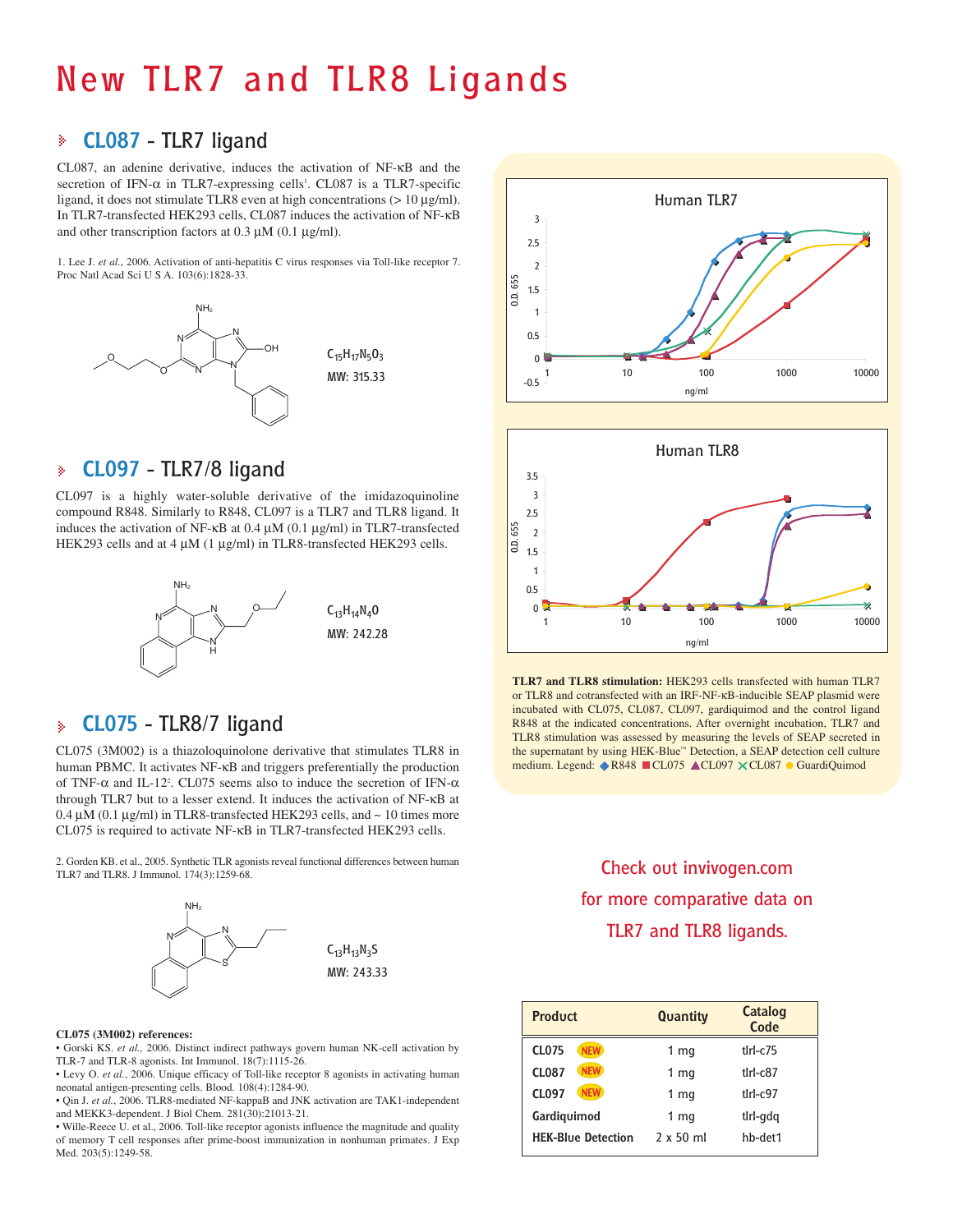# **Monocyte Reporter Cells**

# **THP1-Blue™ Clones**



THP-1 are human peripheral blood monocytic cells. Monocytes play a key role in innate immunity and express most TLRs at various levels<sup>13</sup> **(figure 1). As for the primary cells, THP-1 cells activate NF-**κ**B and other transcription factors in response to TLR ligands and a variety of stimuli including phorbol esters (PMA) and cytokines. Unlike HEK293 cells that were engineered to respond to TLR agonists, THP-1 cells naturally express the TLR genes and all the genes involved in the signaling cascade. To facilitate analysis of TLR response in monocytes, InvivoGen provides two THP-1 clones stably transfected with an NF-**κ**B-inducible reporter system, called THP1-Blue™ . One of these clones, THP1-Blue™ -CD14, overexpresses the cell surface protein CD14 for enhanced sensitivity. THP1-Blue™ and THP1-Blue™ -CD14 clones are a useful and convenient model system for TLR studies. Furthermore they can be used for the detection of endotoxins and pyrogens in biological samples.**

### **Description**

### **Stably Transfected with an Inducible Reporter System**

THP-1 cells were stably transfected with a reporter plasmid expressing a secreted embryonic alkaline phosphatase (SEAP) gene under the control of a promoter inducible by several transcription factors such as NF-κB and AP-1. The resulting **THP1-Blue™** cells are resistant to the selectable marker Zeocin™. Upon TLR stimulation, THP1-Blue™ cells activate transcription factors and subsequently the secretion of SEAP which is easily detectable when using **QUANTI-Blue™** a medium that turns purple/blue in the presence of SEAP.

#### **Overexpression of CD14**

CD14, a macrophage-specific differentiation antigen, interacts with several TLRs in the induction of the signaling cascade upon TLR stimulation. THP1-Blue™ cells were cotransfected with a CD14-expression plasmid selectable with blasticidin. **THP1-Blue™-CD14** are 2 to 4 times more sensitive to TLR2, TLR4 and TLR5 ligands than THP1-Blue™ cells which express CD14 at a lower level.

### **Preactivation with PMA**

Treatment with phorbol myristate acetate (PMA) induces differentiation of THP-1 cells into adherent macrophage-like cells. PMA-activated THP-1/CD14-SEAP cells become significantly more sensitive to TLR agonists than undifferentiated cells (figure 2).

### **Quality Control**

TLR expression (TLR1 to TLR10), and CD14 expression were determined by RT-PCR in THP1-Blue™ and THP1-Blue™-CD14 cells (Figure 1). All TLRs were detected. Although TLR3, TLR7 and TLR9 seem to be expressed their cognate ligands did not activate NF-κB (Figure 2) at the concentrations used.

### **Contents and Storage**

**THP1-Blue™** and **THP1-Blue™-CD14** clones are grown in RPMI medium with 10% FBS and 3 mM L-glutamine supplemented with 100  $\mu$ g/ml Zeocin™ or 100 µg/ml Zeocin™ and 10 µg/ml Blasticidin respectively. Each vial contains 3-5 x 10<sup>6</sup> cells and is supplied with 10 mg Zeocin<sup>™</sup> (and 1 mg blasticidin). Cells are shipped on dry ice.

| <b>Product</b>           | <b>Quantity</b>         | Catalog<br>Code |
|--------------------------|-------------------------|-----------------|
| THP1-Blue                | $3-5 \times 10^6$ cells | thp-sp          |
| THP1-Blue"-CD14          | $3-5 \times 10^6$ cells | thp-cd14sp      |
| <b>TLR RT-Primer Set</b> | 20 x 2.5 nmol           | rts-htlrs       |
| <b>Blasticidin</b>       | $100$ mg                | $ant-hl-1$      |
| Zeocin <sup>®</sup>      | 1 <sub>q</sub>          | $ant-zn-1$      |
| OUANTI-Blue              | 5 x 100 ml              | rep-gb1         |







**Figure 2: TLR stimulation profile in THP-1/SEAP, THP-1/CD14-SEAP and PMA-activated THP-1/CD14-SEAP cells.** THP-1/SEAP, THP-1/CD14-SEAP and PMA-activated THP-1/CD14-SEAP cells were incubated with TLR agonists: TLR2 (HKLM, 5.10<sup>7</sup> cells/ml), TLR1/2 (Pam3CSK4, 0.5 ng/ml), TLR2/6 (FSL-1, 5 ng/ml), TLR3 (poly(I:C), 100 µg/ml), TLR4 (LPS-EK, 10 ng/ml), TLR5 (ST-FLA, 2 ng/ml), TLR7 (CL087, 1 µg/ml), TLR8 (CL075, 0.5 µg/ml), TLR9 (ODN2006, 10 µg/ml). After 24h incubation, TLR stimulation was assessed by measuring the levels of SEAP secreted in the supernatant by using QUANTI-Blue™, a SEAP detection medium.

#### **References:**

- 1. Hornung V., Rothenfusser S., *et al*., 2002. J Immunol. 168(9):4531-7.
- 2. Bekeredjian-Ding I., Roth SI., *et al.*, 2006. J Immunol. 2006 Jun 15;176(12):7438-46.
- 3. Remer KA., Brcic M., *et al.*, 2006. J Immunol Methods. 313(1-2):1-10